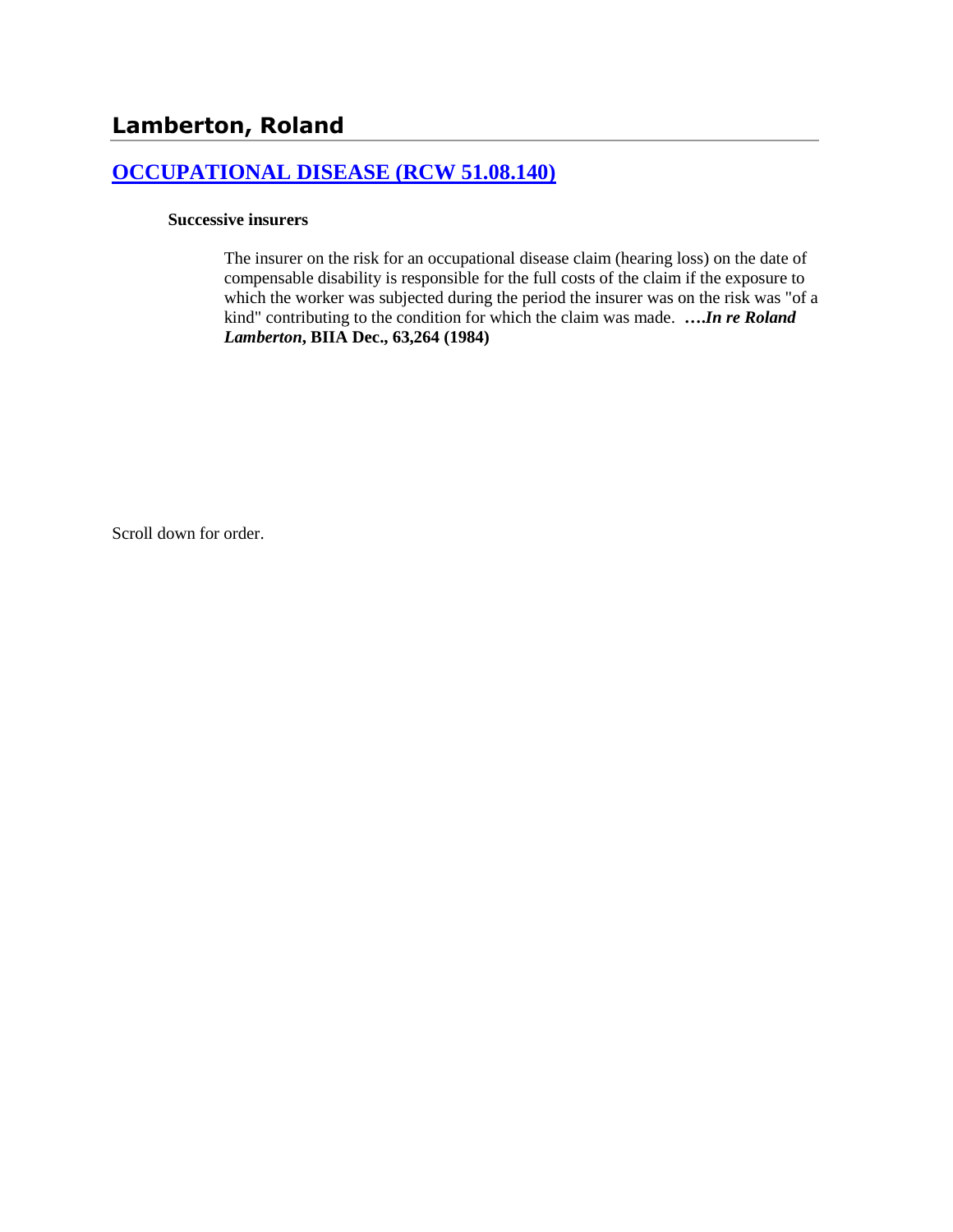#### **BEFORE THE BOARD OF INDUSTRIAL INSURANCE APPEALS STATE OF WASHINGTON**

**)**

**IN RE: ROLAND LAMBERTON ) DOCKET NO. 63,264**

**CLAIM NO. S-432358 ) DECISION AND ORDER**

APPEARANCES:

Claimant, Roland Lamberton, by Aaby, Knies & Robinson, per Joseph Albo

Employer, PACCAR, Inc., by Perkins, Coie, Stone, Olsen & Williams, per Debra F. Cheatum

Department of Labor and Industries, by The Attorney General, per James S. Kallmer, Assistant

This is an appeal filed on October 26, 1982 by PACCAR, Inc., a self-insured employer, from an order of the Department of Labor Industries dated August 31, 1982. The order adhered to the provisions of a prior Department order closing the claim with a permanent partial disability award of 19.3% of complete loss of hearing in both ears, and determined that this occupational disease claim is the self-insured employer's responsibility. The Department order is **AFFIRMED**.

# **PROCEDURAL STATUS AND EVIDENTIARY RULINGS**

Pursuant to RCW 51.52.104 and RCW 51.52.106, this matter is before the Board for Review and decision on a timely Petition for Review filed by the Department to a proposed Decision and Order issued on August 24, 1983, in which the order of the Department dated August 31, 1982 was reversed, and the claim remanded to the Department with direction to assess only 13.23% of the claimant's 19.3% binaural hearing loss to PACCAR, Inc. as a self-insurer, rather than the entire 19.3%, and thereupon close the claim.

The Board has reviewed the evidentiary rulings in the record of proceedings and finds that no prejudicial error was committed. Said rulings are hereby affirmed.

# **ISSUE**

It is undisputed before this Board on review that (1) Roland Lamberton's hearing loss was in fact caused by excessive occupational noise exposure during the course of his employment with PACCAR; and (2) the permanent partial disability rating of 19.3% binaural hearing impairment was a reasonable and correct award for the claimant's occupationally-caused hearing loss. The sole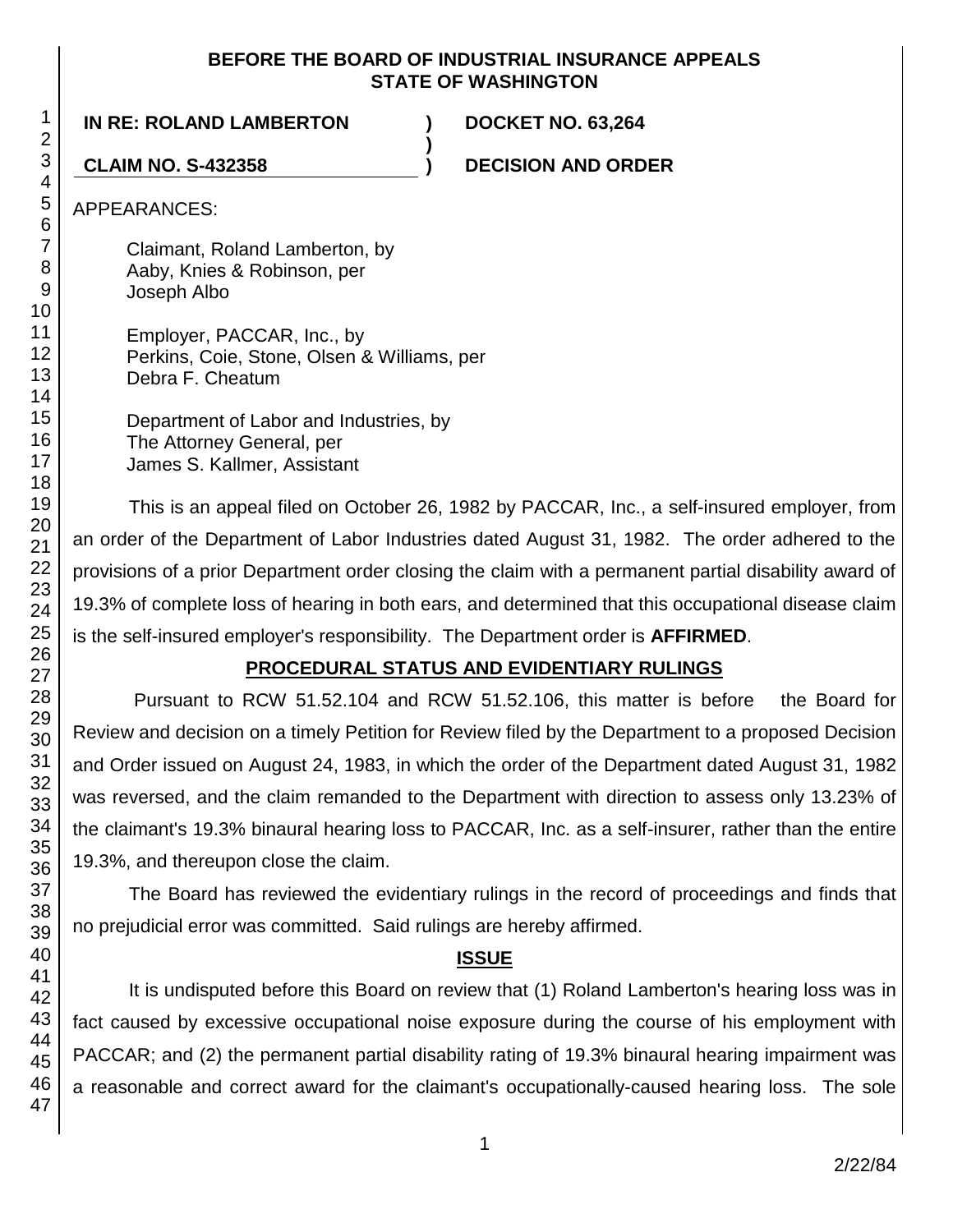issue presented for the Board's resolution is whether financial responsibility for this occupational disease claim should be borne entirely be PACCAR as a self-insured employer, or borne in all or in part by the Department (i.e., the State Fund), which carried PACCAR's industrial insurance coverage prior to January 1, 1978.

#### **DECISION**

The evidence presented by the parties is adequately set forth in the Proposed Decision and Order, and will not be extensively reiterated herein. We agree with the determination in the Proposed Decision and Order that some, but not all, of the claimant's occupationally-caused 19.3% binaural hearing loss occurred during the course of his employment with PACCAR prior to PACCAR's election to become self-insured. We note in passing that the employer's Reply to the Department's Petition for Review abandons its earlier position that occupational noise exposure after January 1, 1978 was not "injurious" and that claimant Lamberton had sustained all of the 19.3% binaural hearing loss while PACCAR was insured by the state fund.

The employer's contention is that because the evidence establishes that the claimant had a binaural hearing loss of 6.07% from noise exposure at PACCAR up to January, 1978, "equity" requires that the state fund be assessed for that portion of the claimant's hearing loss as it existed before PACCAR became self-insured.

In defense of its order, the Department counters that (1) financial responsibility for occupational disease claims should be borne by the insurer on risk at the time the disease results in "compensable disability", if the employment at that time was of a kind contributing to the disease; and (2) the time of determinable compensability in this case was considerably after PACCAR became a self-insurer on January 1, 1978.

In bringing this appeal, the employer urges this Board to retreat from our holdings in earlier cases that the "date of compensable disability" ought to be observed for purposes of determining financial responsibility for an occupational disease claim. We respectfully decline to do so. On further analysis, we feel such a holding fosters more definite and consistent results in the adjudication of responsibility for claims (like this one) which are based on long-developing occupational diseases, and is ultimately more fair to all employers in its impact on insurance premium rate-making and collection.

There is no formula or procedure contemplated in the existing statutes permitting or proscribing apportionment in the circumstances presented before us. Neither is there any binding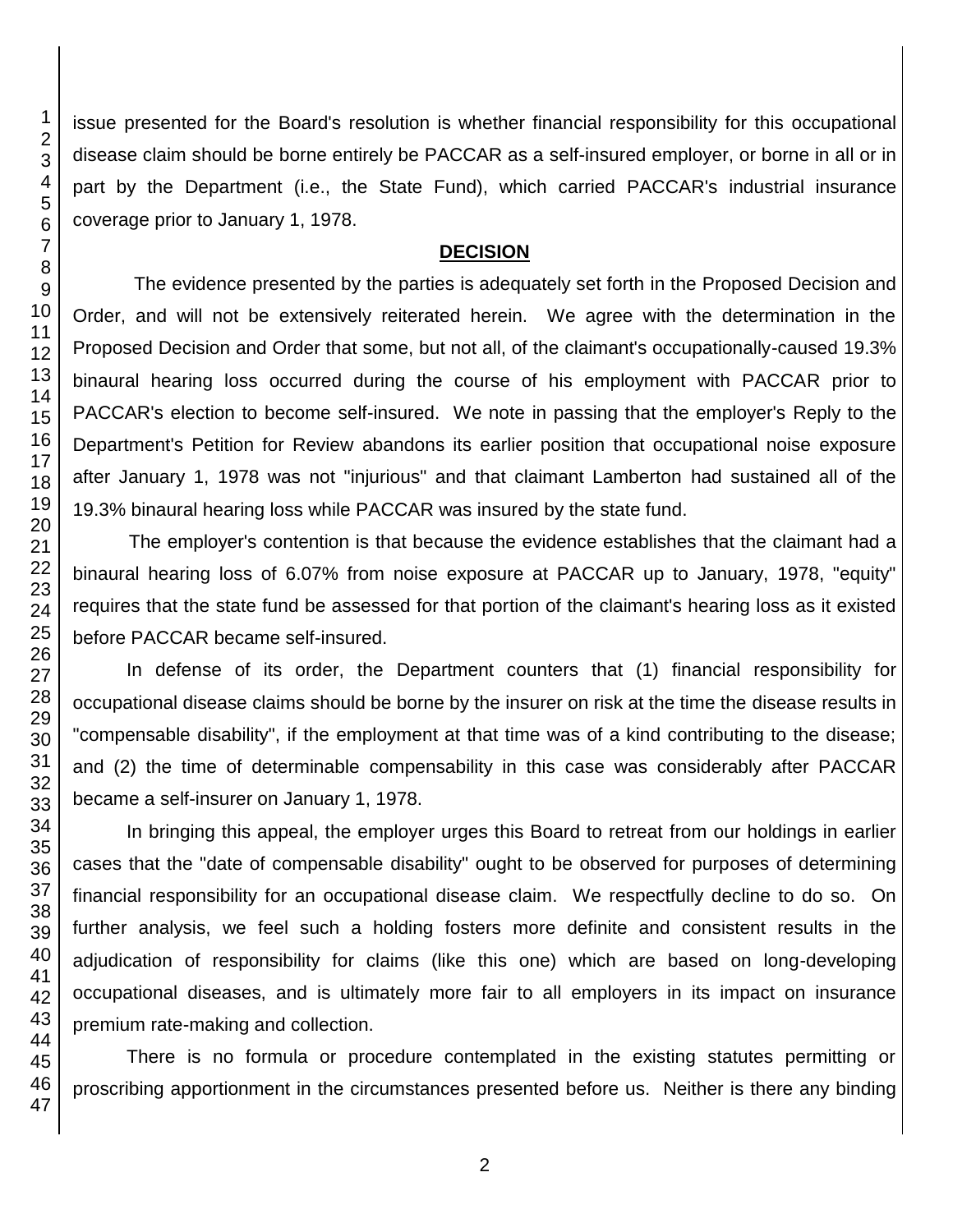46 47

precedent established in the case law of this state to comfortably drape around a decision on this issue.

Although an issue of first impression under statutory and appellate case law in this state, the issue is not one of first impression before this agency (as the parties in this case have readily acknowledged). On two prior occasions, i.e., In re Delbert Monroe, Docket No. 49,698, July 24, 1978, and In re Winfred Hanninen, Docket No. 50,653, March 16, 1979, this Board (comprised of partially different membership) determined that the self-insured employer should bear the entire financial responsibility for occupational diseases in hearing loss claims, no apportionment being granted. Similar results have been reached by this Board in cases of long-developing occupational diseases resulting in pulmonary disability. See In re Harry S. Lawrence, Docket No. 54,394, November 18, 1980, and In re Forrest Pate, Docket No. 58,399, February 5, 1982.

It is a temptation merely to cite those decisions and the reasoning inherent in them to dispose of the instant appeal. Such action would be consistent with the philosophy of the prior Board determinations. Although much can be said for uniformity and consistency of decision, we feel another look at the issue is warranted by the arguments advanced by the parties.

The subject of rights between insurers receives an extensive discussion by Professor Arthur Larson in his treatise, The Law of Workmen's Compensation. The question of apportionment of financial liability for successive occupational exposure to disease-producing elements is encompassed in his discussion beginning at § 95.00. Professor Larson sets forth in § 95.21 what is deemed to be the general rule supported by many judicial decisions relating to occupational disease insurer liability:

> "In the case of occupational disease, liability is most frequently assigned to the carrier who was on the risk when the disease resulted in disability, if the employment at the time of disability was of a kind contributing to the disease. . . . This is comparable to the 'last injurious exposure' rule . . . except that it places more stress on the moment of disability. Occupational disease cases typically show a long history of exposure without actual disability, culminating in the enforced cessation of work on a definite date. In the search for an identifiable instant in time which can perform such necessary functions as to start claim periods running, establish claimant's right to benefits, and fix the employer and insurer liable for compensation, the date of disability has been found the most satisfactory. Legally, it is the moment at which the right to benefits accrues; as to limitations, it is the moment at which in most instances the claimant ought to know he has a compensable claim; and, as to successive insurers, it has the one cardinal merit of being definite, while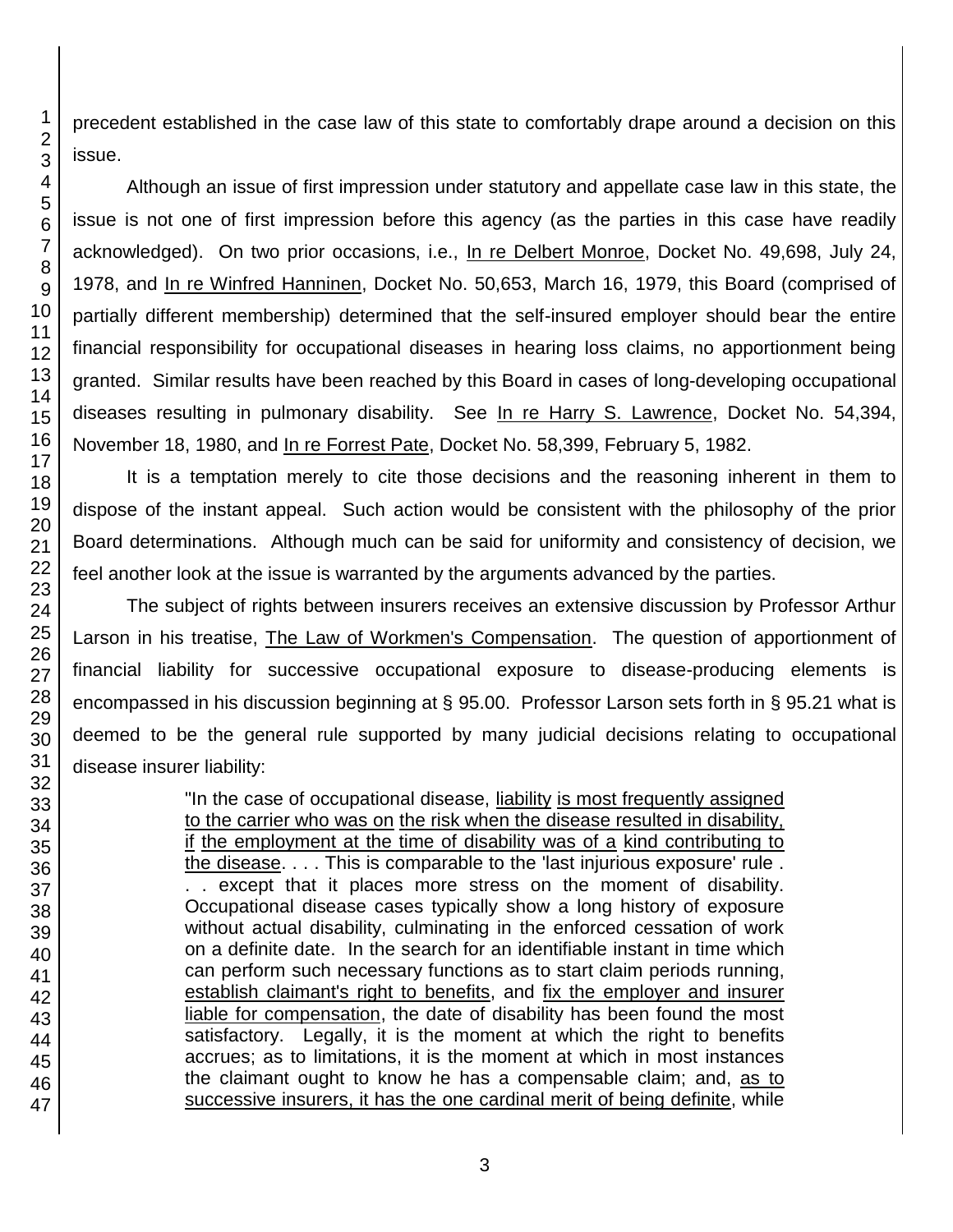such other possible dates as that of actual contraction of the disease are usually not susceptible to positive demonstration.

Among the conditions to which this rule has been applied are asbestos, silicosis, pneumoconiosis, tuberculosis, dermatitis, occupational loss of hearing, and various diseases produced by inhalation of chemicals and fumes." (Emphasis added.)

As an example of this majority rule, Professor Larson cited Glenn v. Columbia Silica Sand Company, 112 S.E. 2d 711 (S.C. 1960). There an employee had been exposed to silica dust for four years, the last four and one-half months of which were covered by an insurer which was held fully liable.

Professor Larson continues to observe in his treatise at §95.21 that:

"Since the onset of disability is the key factor in assessing liability., it does not detract from the operation of this rule to show that the disease existed under a prior employer or carrier, or had become actually apparent, or had received medical treatment, or,. had already been the subject of a claim filed against a prior employer, so long as it had not resulted in disability."

Without question, a rule charging the insurer on risk when the occupational disease culminates in compensable disability would foster definite and consistent results in the adjudication of claims. Notably other jurisdictions have legislatively adopted this reasoning consistent with Professor Larson's analysis. See e.g., Ill. Rev. Stat. Chap. 48, § 172.36 and Ind. Ann. Stat., § 40-2201.

The employer's position herein is supported by what has become known in workers' compensation law as the California rule expressed in Colonial Insurance Company v. Industrial Accident Commission, 172 P. 2nd 884 (1946), which rejected the "last injurious exposure" rule. The court held that successive insurers of one employer providing coverage during the period of development of an employee's occupational disease should share the liability. Following the judicial evolution of the apportionment concept in the Colonial Insurance case, the California legislature took action to clarify the procedure so that claimants could secure their compensation. Cal. Labor Code, § 5500.5(d). Similarly, other states have attempted a legislative solution to the apportionment problem of successive insurers or successive employers. See, e.g., Minn. Stat. Ann., § 176.66(5), and N.Y. Workmen's Comp. Law, § 44.

Although PACCAR also cites us to decisions of other jurisdictions which purport to support its position that apportionment in accord with the weight of medical evidence is the appropriate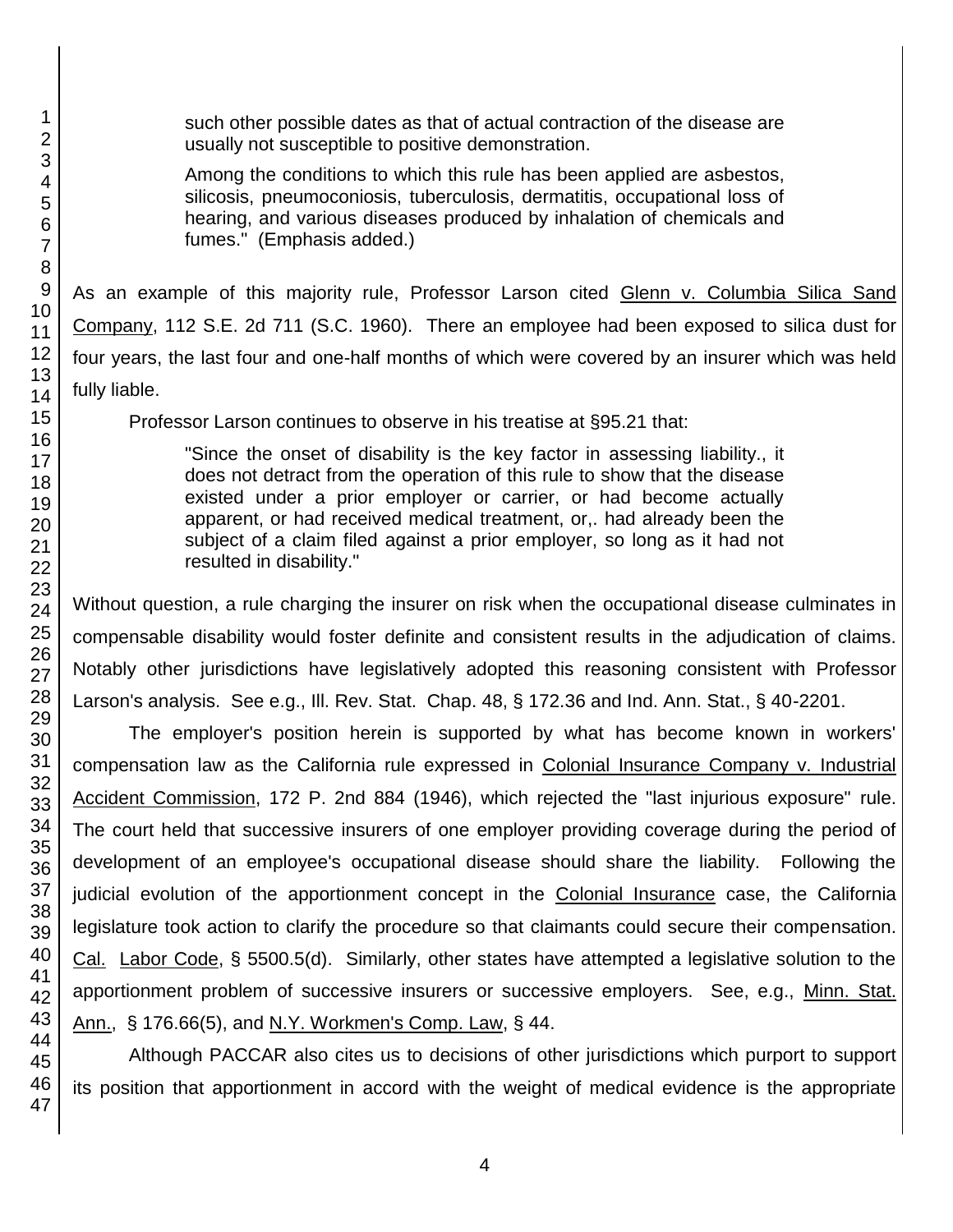principal to be applied, one notes that in most if not all of the cited jurisdictions, their respective legislatures have specifically acted to reject the "last injurious exposure" rule. On the other hand, in a substantial number of those states whose legislative branches have not addressed the apportionment question, the general rule of holding the last insurer on risk solely responsible survives.

A pertinent example is Gregory vs. Peabody Coal Company, 355 S.W. 2nd 156(Kentucky 1962). In Gregory, the claimant has worked for one employer for thirty years and for the employer against whom the claim was filed for only twenty-five days. Both employments had exposed him to injurious dust. Even though it was established that his condition of pneumoconiosis had been contracted through the first thirty years of employment, the court held his last employer solely liable by reasoning:

> "...It is not required that the employee prove he did contract silicosis in his last employment, but only that the conditions were such that they could cause the disease over some indefinite period of time." (Emphasis added.)

As we have previously noted, it is undisputed here that Mr. Lamberton has shown that the conditions at PACCAR after January 1, 1978 were such that they could and did cause occupational hearing loss.

Like the parties appearing before us, we find no Washington appellate decisions which allude to the "date of compensable disability" rule as regards liability of successive insurers for an occupational disease case. However, our court has used such a rule in connection with another important function which Professor Larson mentions, i.e., the commencement of the allowable claim period for an occupational disease. Williams v. Department of Labor and Industries, 45 Wn. 2d 574 (1954), and Nygaard v. Department of Labor and Industries, 51 Wn. 2d 659 (1958), dealt with this subject regarding the occupational disease statute of limitations, RCW 51. 28.055. These cases set forth the rule that no claim or "cause of action" accrues for an occupational disease, even though there may be knowledge of its existence, until such time as a compensable disability results from it. Thus, under our law, one year must pass from the occurrence of two events before a claim for occupational disease may be rejected as not being timely, i.e., the occurrence of a compensable disability, and notice by a physician that the claimant's disease is occupational in nature and causation. There is no contention in Mr. Lamberton's case that his claim was untimely. Thus, from the fact that the claim was filed on November 16, 1981, it must be presumed that he did not have a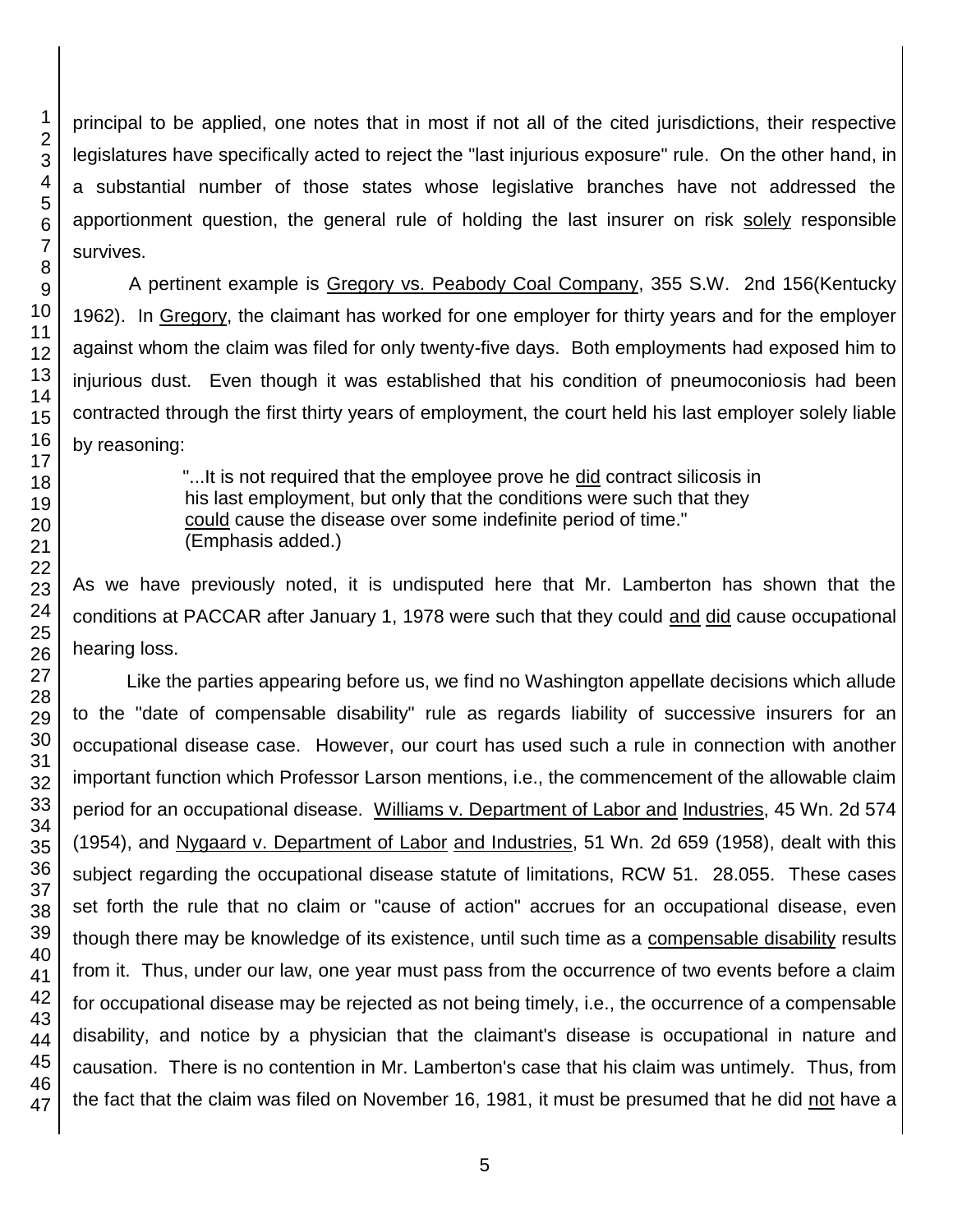legally compensable disability until after PACCAR became self-insured on January 1, 1978. In fact, the record supports this conclusion, because there was no determination of a compensable disability in the form of a measurable percentage of permanent partial hearing impairment until 1981, which was long after PACCAR had become self-insured.

Even so, we must consider whether justice results when a self-insured employer is on the risk at the time a claim is filed for occupational disease, but when as a practical matter only some of the injurious exposure occurred during the time the employer was self-insured.

We are well aware that adherence to the general rule advanced by Professor Larson may work a hardship on the employer who contributes only partially to a claimant's eventual disability after electing to become self-insured, but who is made to bear the full financial responsibility therefor. But such is already the case for those employers who have employees whose previous work experience had been spent entirely outside the state of Washington and who learn they have occupational diseases only after working in similar extraordinarily hazardous work for an employer in this state. In such cases, given that the extraordinary exposure in Washington produced the development of disability from the disease condition, the Washington employer's cost experience would necessarily reflect the full financial impact of that claim. Cf. Kallos v. Department of Labor and Industries, 46 Wn. 2d 26 (1955).

The Oregon Court of Appeals, we believe, sets forth a most cogent reasoning for adoption of the general rule. Noting the hardship on an employer who contributes only partially to a claimant's disability, that court stated:

> "The same could be said for minor injuries which aggravated preexisting conditions, thus making the last employer liable for the complete disability under the accidental injury portion of the workmen's compensation act. In the latter situation, the legislature has afforded some relief through the second injury reserve...thus, defendant's contentions of the harshness of the general rule should be directed to the legislature. "Mathis v. St. Acc. Ins. Fund, 499 P. 2d 1331 (Oregon 1972).

This state, too, has a second injury fund designed to encourage the hiring of previously partially disabled workers by limiting the liability of a second employer to disabilities actually resulting from subsequent injuries. We note, however, that the concept of a second injury fund was not added to the Workers' Compensation Act until 1943, some thirty-two years after the inception of the Workers' Compensation Act. We suggest that the apportionment issue raised by this appeal may be the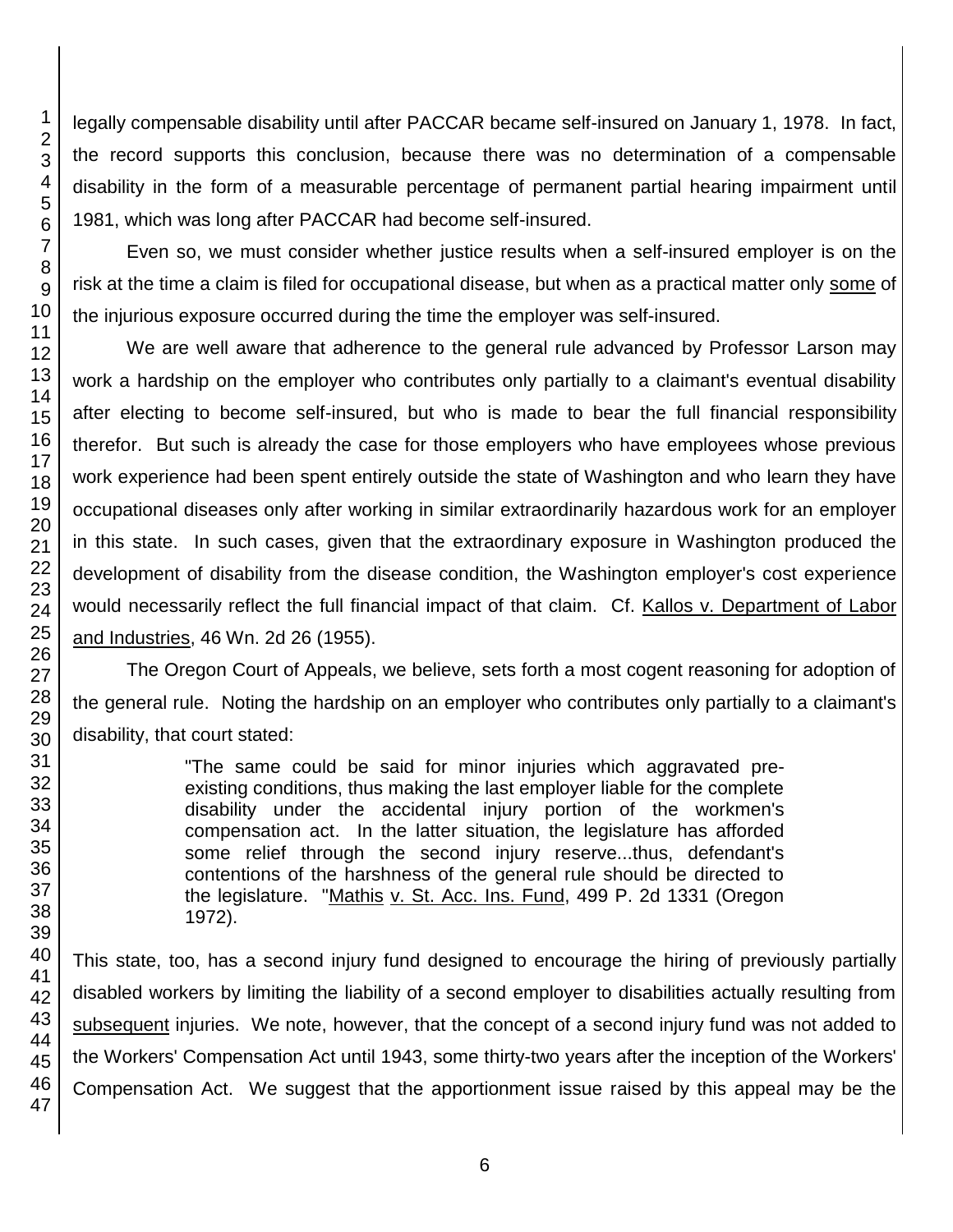subject of an appropriate legislative solution, just as the issue of second injuries was some fortyone years ago.

In accord with the decision in Mathis is the Oregon court's later pronouncement in Davidson Baking Company v. Industrial Indemnity Company, 532 P. 2d 810 (Or. 1975) which upheld the Workmen'sCompensation Board's assessment of liability solely against the last of successive insurance carriers when it was determined that the carrier was on the risk at the time of the claimant's last injurious exposure. In Davidson the court refused to depart from the rule that liability is not to be apportioned among carriers.

Furthermore, we must note that to the extent the employer in its self-insured status is partially free from financial responsibility because of apportionment, this would cause the state fund to bear significant financial impact. The remaining employers in the class vacated by the selfinsurer and potentially all other employers under the state fund would bear the burden for previously unknown or unanticipated occupational diseases developing at a time when premiums paid would not have included the potential costs for diseases which were developing, but had not become legally compensable. The employer's "equitable" argument that its premiums paid to the state fund for the many years prior to its becoming self-insured justifies apportionment may appear superficially plausible. But, such an argument assumes that premiums had been collected by the state fund for "unknown" claims such as this one. Our analysis leads to the conclusion that such is not the case.

With respect to assessment and collection of premiums, the Department of Labor and Industries is directed to classify all occupations or industries:

> "...in accordance with their degree of hazard and fix therefor basic rates and premiums which shall be the lowest necessary to maintain acturial solvency in accordance with recognized insurance principles." RCW 51.16.035

It also is apparent that the legislature intended the accident fund supported by premium payments to be ultimately "neither more nor less than self supporting", RCW 51.16.100, and directed the Department to make adjustments by transferring funds between classes to foster that intent.

In determining premium rates, past and prospective costs are to be considered. See WAC 296-17-310. Such determinations are, of course, reflected from actual claims experienced plus actuarial projections. A truly accurate assessment of prospective costs for long-developing occupational diseases is not possible due to an ever-growing fund of information concerning the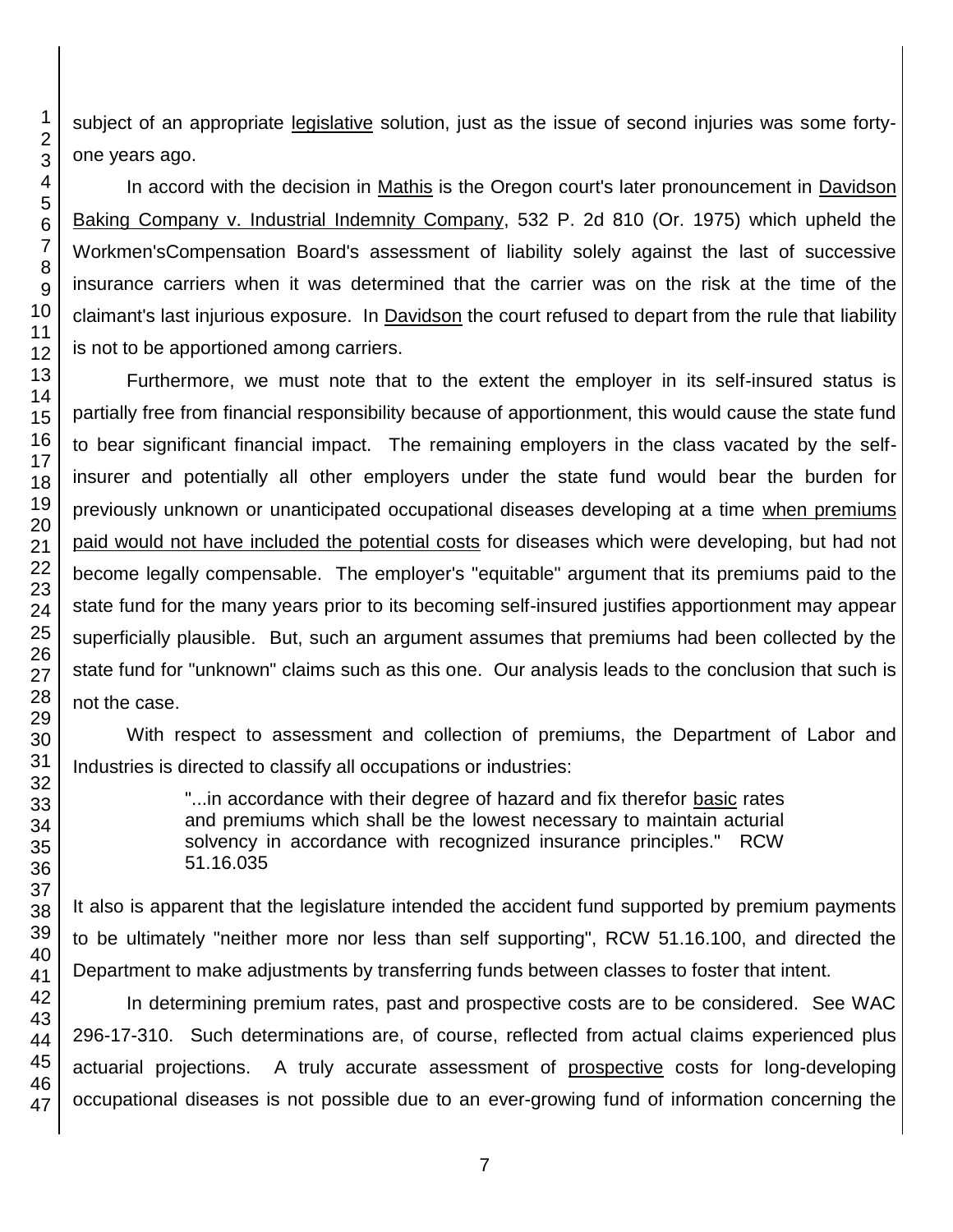causal connection between exposure to hazardous materials in the work environment and the burgeoning discoveries of abnormal physical conditions. (See the U.S. Department of Labor's "Interim Report to Congress on Occupational Diseases", June 1980). Consequently, the calculation of expected state fund costs has not been able to anticipate costs generated by long-delayed occupational disease claims originating from exposure with employers who have vacated their previous classifications under the state fund to become self-insured. To expect the remainder of employers still insured under the state fund to accept financial responsibility for such unknown claims when they finally become known, would be excessive and unfairly discriminatory to those employers. This type of claim is an unexpected example of a loss which is, in insurance parlance, a loss

"incurred but not reported". If claims of this nature are now to be said to have been "incurred" in premium years which are now only history, there would be substantial state fund liability for costs paid out now which were never contemplated when the earlier premium rates were charged and paid. As a result, in order to maintain actuarial solvency, as required by the law, future rates to employers now insured with the state fund would have to be raised, to "make up" for the avoidance of those costs by employers in whose employ the occupational condition may have first developed and who have since become self-insured. This demonstrates, to our mind, the efficacy and practical necessity, from a fair and responsive insurance funding standpoint, of the "date of determination of compensable disability" rule in deciding monetary responsibility for these longdeveloping occupational disease claims.

Without the benefit of definitive case law on point in this state, we must look for parallel reasoning in existing decisions from which to glean some guidance. Our Supreme Court drew a distinction between accidents "occurring in" a class and accidents "caused" by a class of hazardous industry in Boeing Aircraft Company v. Department of Labor and Industries, 22 Wn. 2d 423 (1945). There, a Boeing aircraft crashed during a trial flight into a meat packing plant, killing the airplane crew and many employees of the meat packing plant. The Boeing Company, the sole contributor to Class 34-3 under the merit rating system of Industrial Insurance, was charged for deaths not only to its employees but for the deaths and injuries to the meat packing company's employees which paid its premiums under Class 43-1. The Supreme Court overruled, and determined that the cost experience of the meat packing company's employees' injuries should be borne by that company.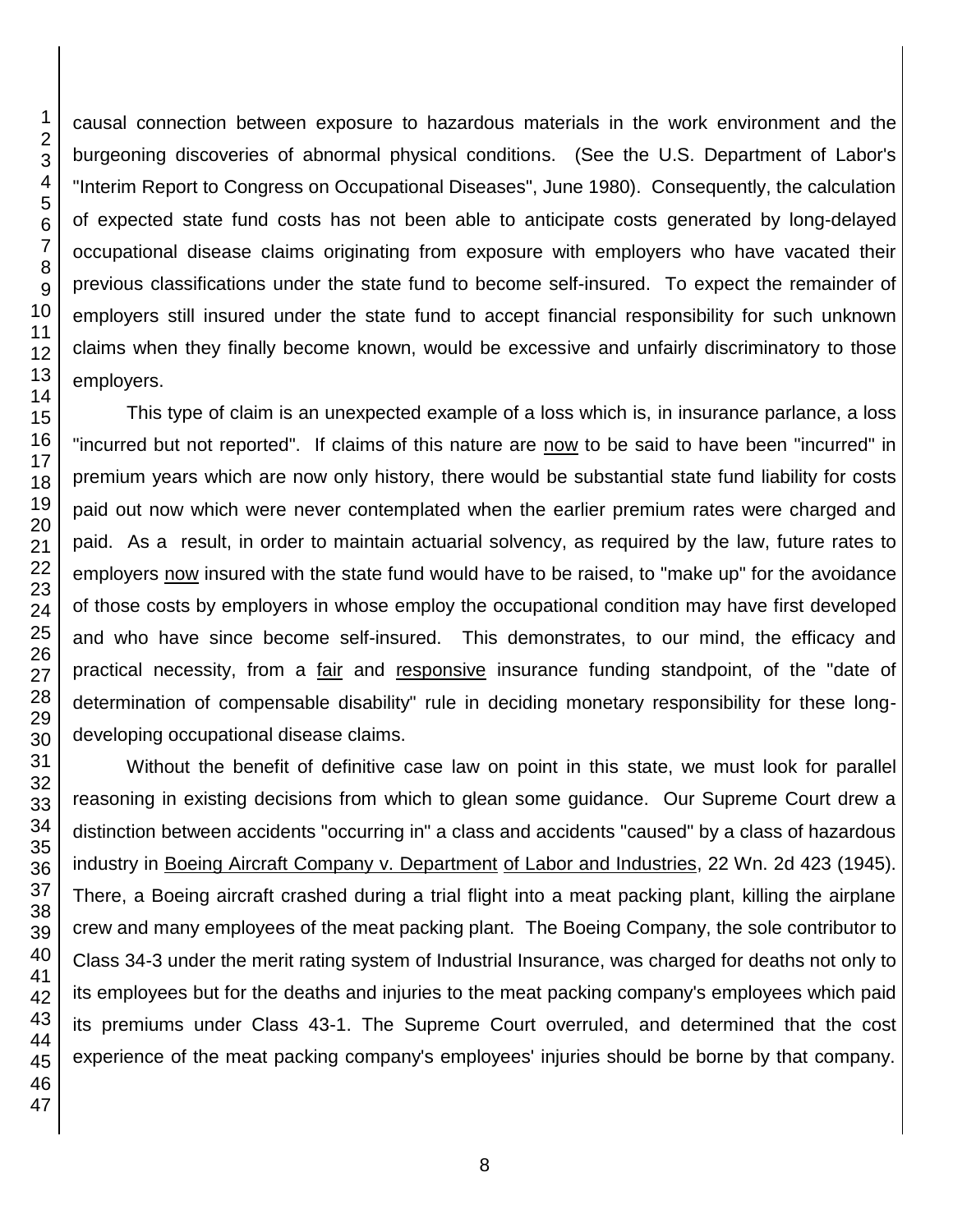This was so even though the meat packing company in no way contributed to the cause of its employees' deaths or injuries. The court noted:

> "It is clear from a reading of the workmen's compensation act and our opinions interpreting the same that every hazardous industry within the purview of the workmen's compensation act should bear the burden arising out of injuries to its employees regardless of the cause of injury, and that it was never contemplated that each class should be liable for the accidents caused by such class, but that each class the statute provides shall meet and be liable for accidents occurring in such class." (Emphasis added.)

In the Boeing case, the court determined that each class would bear its own liability regardless of injury or death to employees insured within a particular class. Each class, then, regardless of the cause or source of injury or death, must fund its own liability.

We draw an analytical parallel between a "class" under the merit rating system for premium determinations to carry its own liability and a "self-insurer" statutorily defined to carry its own liability to its employees. RCW 51.08.173. The obvious distinction, of course, between the cited case and Mr. Lamberton's circumstances is that in Boeing the date of onset of disability from injuries was precisely determined. Still, the logic requiring each self-insurer to carry its own liability holds equally firm when considering financial responsibility for cost experience for claims actually incurred when the claim reaches the point of determinable compensability, or as expressed in the Nygaard case, supra, the point of compensable disability. With respect to Mr. Lamberton, that point was not reached until it was determined that he had a compensable disability. In chronology, such did not occur until considerably after PACCAR became self-insured.

In summary, we are persuaded that this state's system of underwriting workers' compensation claim costs requires that we follow the general rule espoused in Professor Larson's treatise. Simply stated, in this state the insurer or employer who was on the risk for a claim of occupational disease on the date of determination of compensable disability should be charged with and expected to bear financial responsibility for the full costs of such claim as long as the exposure to which the worker-claimant was subjected while under that risk coverage was of a kind contributing to the condition for which the claim is made. Mr. Lamberton's work environment after January 1, 1978 was of a kind contributing to his occupational hearing impairment, and for that reason we conclude that PACCAR in its self-insured capacity must be held fully responsible for the costs of this claim.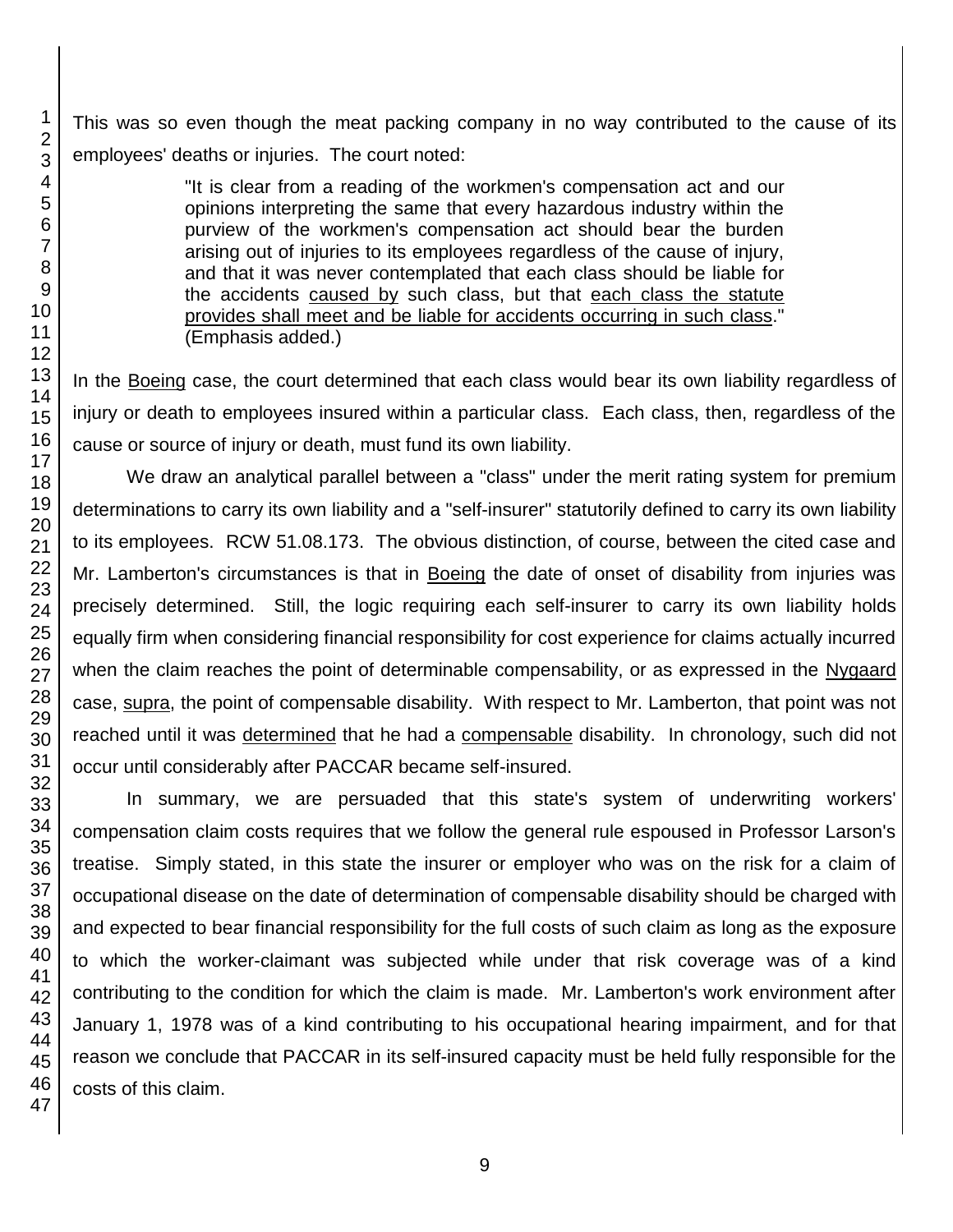After consideration of the Proposed Decision and Order, the Department's Petition for Review filed thereto, the Employer's Reply to the Department's Petition for Review, and a careful review of the entire record before us, we hereby enter the following:

#### **FINDINGS OF FACT**

- 1. On November 16, 1981, Roland Lamberton filed an application for benefits with the Department of Labor and Industries, alleging the onset of occupational hearing loss due to exposure to noise during the course of his employment with PACCAR, Inc., a self-insured employer under the Industrial Insurance Act. The claim was subsequently allowed, and on July 19, 1982, the Department issued an order closing the claim with a permanent partial disability award of 19.3% complete loss of hearing in both ears. A protest and request for reconsideration of the Department's closing order was filed on behalf of the employer on August 19, 1982, and on August 31, 1982 the Department issued an order adhering to the provisions of its July 19, 1982 closing order. A notice of appeal was filed on behalf of the employer on October 26, 1982, and on November 10, 1982 the Board of Industrial Insurance Appeals issued an order granting the appeal, and directed that hearings be held on the issues therein raised.
- 2. The employer, PACCAR, Inc., became self-insured on January 1, 1978, and remained so through November 16, 1981, when Mr. Lamberton filed the instant application for benefits, and has continued in such selfinsured capacity.
- 3. The employer, PACCAR, Inc., on its self-insured capacity, was the insurer on risk for occupational disease claims that reached the point of compensable disability on or after January 1, 1978.
- 4. Although Roland Lamberton's occupational disease of hearing loss was somewhat noticeable prior to January 1, 1978, it was not determined to be compensably disabling until after said date, to wit, in 1981.
- 5. As of the date the hearing loss became compensable, Mr. Lamberton was still encountering injurious exposure to noise during the course of his employment with PACCAR, Inc., which contributed to the development of this occupational disease.
- 6. As of August 31, 1982, as a result of exposure to excessive noise during the course of his employment with PACCAR, Inc., claimant Lamberton sustained a fixed and permanent binaural hearing loss equal to 19.3% complete loss of hearing in both ears.

# **CONCLUSIONS OF LAW**

Based upon the foregoing findings of fact, this Board concludes as follows: